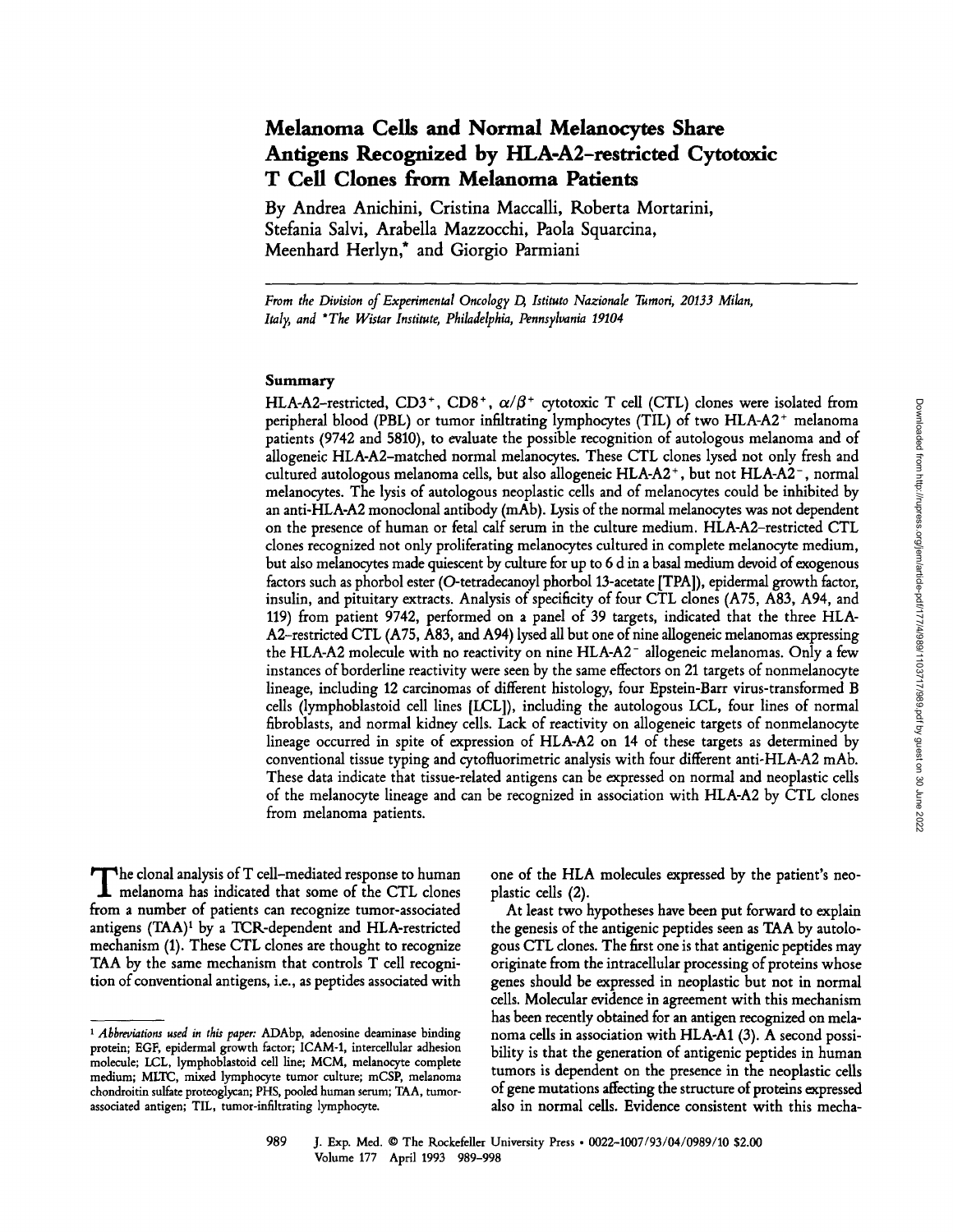nism has been obtained by analysis of the antigenicity of peptides corresponding to regions of R.AS oncogenes altered by point mutations (4). Both models of TAA generation share the assumption that antigens seen by human T lymphocytes on neoplastic cells should not be expressed on the normal cells of the same tissue (5). However, this hypothesis could not be verified in melanoma because of the lack of normal cells sharing the appropriate HLA-restricting element and the same histological origin with the neoplastic cells recognized by tumor-specific and HLA-restricted CTL clones.

In this study, CTL clones from melanoma patients were tested for cytotoxic activity not only on autologous tumor but also on allogeneic HLA-A2-matched melanocytes. The results indicate that among the PBL or tumor-infiltrating lymphocytes (TIL) of two  $HLA-A2$ <sup>+</sup> melanoma patients, one with primary and the other with metastatic disease, it is possible to find some CD3<sup>+</sup>, CD8<sup>+</sup>,  $\alpha/\beta$ <sup>+</sup> CTL clones that lyse autologous and allogeneic HLA-A2<sup>+</sup> melanoma cells and allogeneic HLA-A2<sup>+</sup> normal melanocytes. These data show for the first time that tissue-related antigens can be expressed on normal and transformed cells of the melanocyte lineage and be recognized in an HLA-restricted fashion by patients' T lymphocytes.

#### **Materials and Methods**

*Normal and Neoplastic Cells.* All melanoma cells used in this study were isolated from primary and metastatic lesions obtained from surgical specimens of patients admitted for surgery to the Istituto Nazionale Tumori in Milan. All tumor and normal cells were kept in culture with 10% FCS-RPMI-1640. Melanoma cells to be used as stimulators for mixed lymphocyte tumor cultures (MLTC) or for T call clones and all targets to be used in cytotoxic assays were instead cultured in 10% pooled human serum (PHS)- RPMI-1640. Normal human melanocytes (FM 216/A, FM713, FM727, and FM741) isolated from neonatal foreskin were cultured with a chemically defined medium as described (6). Briefly, the melanocyte complete medium (MCM) consisted of a base medium with four parts of MCDB 153 medium supplemented with 2 mM  $Ca<sup>2+</sup>$  and one part of Leibovitz's L15 medium, 5 ng/ml epidermal growth factor (EGF), 40  $\mu$ g/ml bovine pituitary extract, 5  $\mu$ g/ml insulin, 10 ng/ml phorbol ester (TPA) (all from Sigma Immunochemicals, St. Louis, MO), and 2% FCS (ICN Biomedicals, Hyland, CA) or 2% PHS. For some experiments MCM was replaced with a basal medium lacking EGF, pituitary extract, insulin, and TPA. Normal and neoplastic cells were also checked by electron microscopy for the absence of mycoplasma contamination and for the presence of premelanosomes in cells of the melanocyte lineage. EBV-transformed lymphoblastoid cell line [LCL] from four melanoma patients (9742, 10538, 1811, and 4405) were produced by infection of PBL with supernatant from the EBV producer line B95.8 as described (7).

*T Cell Clones.* PBL and TIL were isolated as described (7) from melanoma patients 9742 (HLA-A2, -A24; -B13, -B18; -Cw6, -Cw7; -DR7, -DK11; and -DQ4) and 5810 (HLA-A2, -A24; -B18, -B63; -Cw7; -DR6, -DR11; and -DQ1, -DQ7). The lymphocytes  $(10^6$ /ml) were cultured for 3–4 wk with autologous irradiated (10,000 tad) metastatic (patient 9742) or primary (patient 5810) melanoma cells first in 24-well plates (model 3424; Costar Corp., Cambridge,  $MA$ ) and then in 25 cm<sup>2</sup> flasks (model 25100B; Bibby Scientific Products Ltd., Stone, UK) at a lymphocyte/tumor ratio of 5:1 in 10% PHS-RPMI-1640 in the presence of 50 U/ml of rIL-2 (EuroCetus, Amsterdam, The Netherlands). The cultures were restimulated weekly with autologous tumor cells. At the end of 4 wk of culture, cells were cloned by limiting dilution. Cloning was performed as described (7) in 96 round-bottomed well plates (model 3799; Costar Corp.) with 10% PHS-RPMI-1640 supplemented with 50 U/ml of rlL-2 in the presence of irradiated autologous tumor cells (5  $\times$  10<sup>3</sup>/well) and allogeneic pooled lymphocytes (5  $\times$ 104/well, irradiated at 3,000 tad) from at least three donors as a source of feeder cells. Cloning was performed at 5, 1, 0.5, and 0.25 cells/well. The plates were restimulated with autologous tumor cells and feeder cells after 1 wk of culture and screened at day 14 for the presence of growing clones. On the basis of the cloning efficiency, which ranged between 0.5 and 17%, a frequency of clonogenic precursors was evaluated and used to determine the probability of clonality of each clone by Poisson statistics as described by Taswell et al.  $(8)$ . Only clones having a p value for true clonality of at least 0.95 were used in this study. True clonality of the effectors used in this study was confirmed by analysis of TCR-V $\alpha$  and -V $\beta$ expression in each clone, performed by RT-PCR with primers specific for all known members of the V $\alpha$  and V $\beta$  gene families. This analysis revealed that only one  $V\alpha$  and one V $\beta$  mRNA was exressed by each clone (Sensi, M., S. Salvi, C. Castelli, C. Maccalli, A. Mazzocchi, R. Mortarini, M. Herlyn, G. Permiani, and A. Anichini, manuscript in preparation). 156 clones from patient 9742 and 223 clones from patient 5810, selected on the basis of a  $p$  value for clonality >0.95, were screened for cytotoxicity on the autologous melanoma and, at the same time, for inhibition of tumor lysis by anti-CD3 and anti-HLA class I antibodies. 63 clones from patient 9742 (30 from TIL and 33 from PBL) and 28 clones from patient 5810 (12 clones from TIL and 16 from PBL) expressed significant cytotoxic activity on the autologous tumor, and were inhibited by both anti-CD3 and anti-HLA class I mAb. CTL clones from patient 9742 were also obtained by direct cloning at 0.5 and 0.25 cells/well of fresh PBL in the presence of allogeneic irradiated PBL, 50 U/ml of rIL-2, and 1% PHA (Difco Laboratories, Inc., Detroit, MI). 207 clones with a p value for clonality of 0.96 were screened for cytotoxic activity and 21 were cytotoxic on the autologous tumor and inhibited by anti-HLA class I mAb. All CTL clones used in this study expressed a CD3+, CD4+, CD8+,  $\alpha/\beta^+$ phenotype as assessed, respectively, with antibodies OKT3 (CRL8001; American Type Culture Collection [ATCC], Rockville, MD), OKT4 (CRL8002; ATCC), OKT8 (CRL8014; ATCC) and by the anti-TCR- $\alpha/\beta$  mAb WT31 (Becton Dickinson & Co.,

Mountain View, CA).<br>Cytotoxicity Assay. Target cells (10<sup>6</sup>) were labeled for 90 min at  $37^{\circ}$ C with 100 µCi of Na<sub>2</sub><sup>51</sup>CrO<sub>4</sub> (Amersham International, Amersham, Bucks, UK). After three washings with cold medium, the targets were adjusted to  $10<sup>4</sup>/ml$  in  $10\%$  PHS-RPMI-1640. Effectors were resuspended at various concentrations to give final effector/target ratios ranging between 50:1 and 5:1. Effectors and targets were then seeded in 0.1 ml aliquots in v-bottomed 96-well plates (model 3596; Costar Corp.), centrifuged at 60 g for 5 min and incubated at 37°C, 5%  $CO<sub>2</sub>$  for 4 h. At the end of the incubation time, 0.125 ml of supernatant was collected, mixed with 0.7 ml of cocktail (Ready-Solve HP 158726; Beckman Instruments, Geneva, Switzerland) in Micronic PPN tubes (Flow Laboratories, Settimo Milanese, Italy) and counted in a beta counter (model LS1801; Beckman Instruments). Results (in cpm) were expressed as follows: percent lysis  $=$  experimental release  $-$  spontaneous release/maximum release - spontaneous release, where spontaneous release was assessed by incubating target cells in the absence of effectors and maximum release was determined in the presence of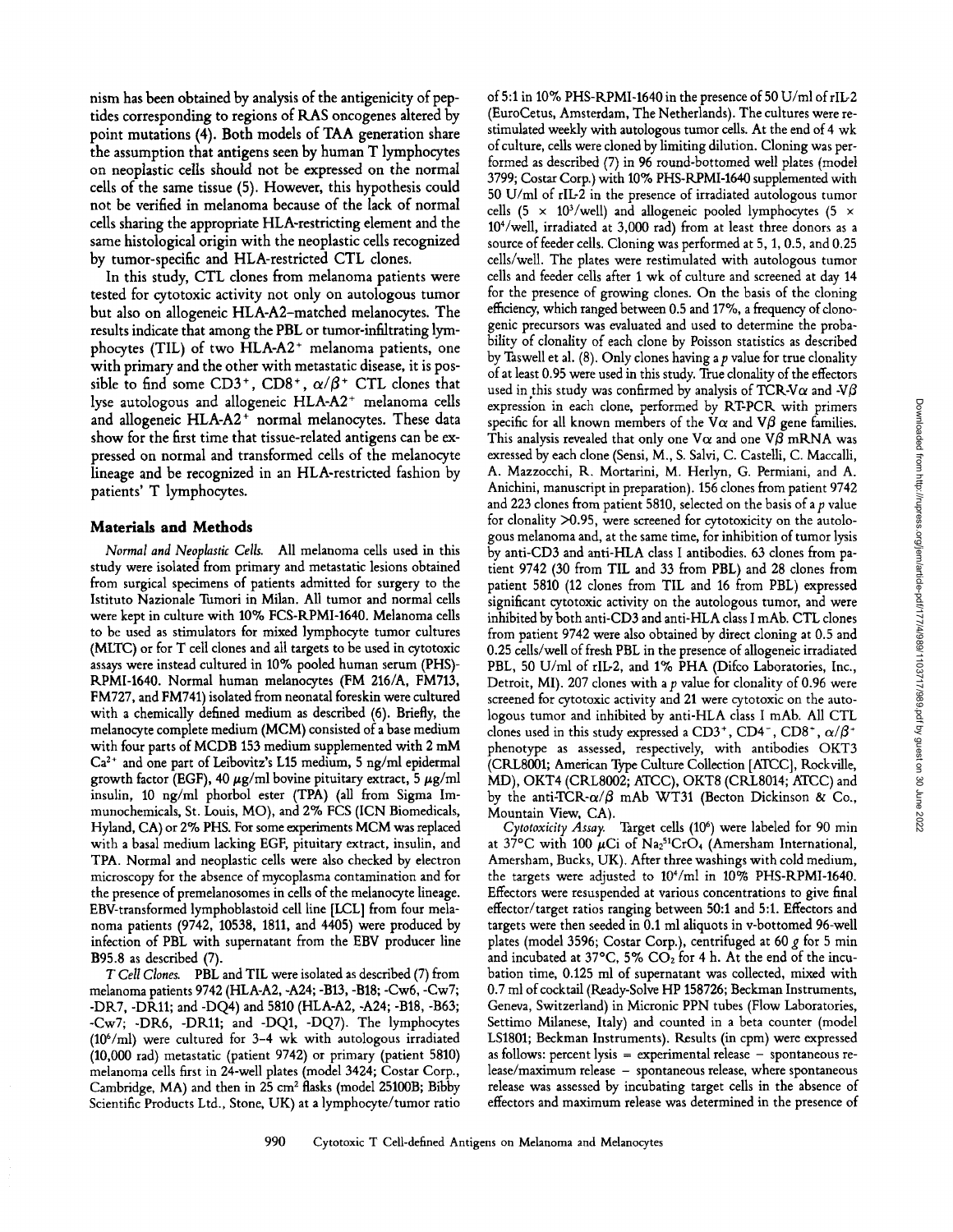1% NP-40 detergent (BDH Biochemicals, Poole, UK). Inhibition of lysis by mAb to CD3, HLA-A2, HLA class I, and HLA-DR antigens was performed by preincubating the effectors or the targets with different purified mAb in 0.1 ml for 45 min at 37°C. Then effectors or targets were added in 0.1 ml aliquots and the cytotoxicity assay was carried out as described above. The assays were performed at the final concentration of 1  $\mu$ g/ml for each mAb.

*Proliferation Assay.* Melanocytes were incubated for 48-72 h in 0.2 ml of MCM or in a basal medium without EGF, pituitary extracts, insulin, and TPA in flat-bottomed 96-well plates (model 3595; Costar Corp.) at the initial concentration of  $2 \times 10^4$  cells/well. The cultures were pulsed with 1  $\mu$ Ci [<sup>3</sup>H]thymidine/well (sp act. 6.7 Ci/mmol) (Amersham International) during the last 8 h of cultures. Each sample was then harvested, absorbed onto nitrocellulose paper, and washed using a harvester (Titertek; Flow Laboratories). The nitrocellulose filters were dried and counted after liquid scintillation in a beta counter (model LS1801; Beckman Instruments). The proliferation assay was performed in six replicate wells.

*mAb and Phenotypic Analysis.* Phenotype of CTL clones, melanocytes, and all tumor cells was performed by indirect immunofluorescence followed by cytofluorimetric analysis on a FACScan® cytofluorimeter (Becton Dickinson & Co.) as previously described (9). The following mAb were used: W6/32 (10), anti-HLA class I; CRll.351 (11), BB7.2 (12), PA2.1 (13) and MA2.1 (14), anti-HLA-A2; R24 (15), antiganglioside GD3; 528 (16), anti-EGF-receptor; 17Fll (17), *anti-c-kit* protein; C350 (18), anti-gp180; B5.2 (18), antimelanoma chondroitin sulfate proteoglycan (mCSP); \$27 (19), anti-adenosine deaminase binding protein (ADAbp); ME20.4 (6), anti-nerve growth factor (NGF) receptor; ME9-61 (6), anti-p97 melanotransferrin; TA99 (20), anti-gp75 tyrosinase-related glycoprotein; TR66 (21), anti-CD3; 84H10 (22), anti-intercellular adhesion molecule 1 (ICAM-1); and TS2/9 (23) anti-LFA-3.

#### **Results**

Lysis of Autologous HLA-A2<sup>+</sup> Tumor and Allogeneic HLA-A2<sup> $\pm$ </sup> Melanocytes by CTL Clones from TIL and PBL of Mela*noma Patients.* Table 1 shows the biological characterization of the human newborn foreskin melanocytes used in this study. All melanocytes are pigmented cells; have a bipolar/spindle morphology; grow as anchorage-dependent cells; are not tumorigenic when injected into nude mice; have a normal diploid karyotype, undergo senescence after a limited number of passages in vitro; and three out of four depended on the presence of phorbol ester for growth. By cytofluorimetric analysis, all these cells express HLA class I antigens as detected by the antibody w6/32 (10). In addition, melanocytes FM741 and FM727 are positive for HLA-A2 after staining with the anti-HLA-A2 antibody CR11.351 (11), whereas the melanocytes FM216/A and FM713 do not react with the mAb. The expression of HLA-A2 on melanocytes FM741 and FM727 and the lack of this determinant on FM713 and FM216/A was confirmed by conventional HLA tissue typing and by immunofluorescence with three additional anti-HLA-A2 mAb, MA2.1 (13), BB7.2 (12), and PA2.1 (14) (data not shown). All other phenotypic markers were similarly expressed on the four melanocyte cultures. In fact, as described for proliferating melanocytes in vitro (6, 24), all melanocytes expressed the ganglioside GD3 (15) and a low but significant amount of the adhesion molecule ICAM-1 (22). All melanocytes reacted significantly with an anti-LFA-3 antibody (23). In addition, all melanocytes were weakly positive for the EGF receptor (16) and for mCSP, which are considered early markers of melanocyte differentiation (18), but were strongly positive for gp180, recognized by antibody C350, a late marker of melanocyte differentiation (18). Also, all cells expressed the tyrosinase-related gp75 marker (20), the NGF receptor (6), and p97, melanotransferrin (6). Furthermore, all melanocytes expressed the product of the *c-kit* gene (17) and ADAbp (19), two antigens that are expressed on normal melanocytes but that are lost on melanoma cell lines (19, 25).

These melanocytes were used as targets to screen CTL clones from two HLA-A2<sup>+</sup> melanoma patients. CTL clones with cytolytic activity on melanocytes were isolated from a larger panel of 112 CTL clones initially selected for: (a) cytotoxic activity on the autologous tumor; and  $(b)$  blocking of melanoma lysis by anti-CD3 and anti-HLA class I mAb. Table 2 shows that some of these effectors, sharing a CD3+ CD8+ WT31 + phenotype and isolated from PBL or TIL of two  $HLA-A2$ <sup>+</sup> melanoma patients, could lyse not only the autologous tumor but also some allogeneic melanocytes. Lysis of autologous tumor by CTL clones A75, A81, A83, A94, A103, A37, A54, and 211, but not 119, could be inhibited by preincubating melanoma cells with the anti-HLA-A2 mAb CR11.351. This is in agreement with the known blocking activity of this mAb. In fact, a previous report from this laboratory has shown that antibody CKll.351 can block the lysis of any  $HLA-A2$ <sup>+</sup> target by an alloreactive  $HLA$ -A2-specific CTL clone (26). In addition, only allogeneic melanocytes expressing HLA-A2 (FM741 and FM727) were recognized by the same effectors, suggesting an HLA-A2 restricted recognition of antigens expressed on autologous melanoma and allogeneic normal melanocytes. Clone 119 represents an example of the many CTL clones isolated from the two patients that did not recognize allogeneic HLA-A2 + melanocytes and were not blocked by mAb CR11.351 in the lysis on the autologous tumor, thus indicating that clones such as 119 are not HLA-A2 restricted.

*Cytolytic Activity on Normal Melanocytes by CTL Clones Is HLA-A2 Restricted and Not Dependent on the Proliferative Status of the Target Cells or on Composition of the Melanocyte Culture Medium.* Table 3 shows that the lysis of HLA-A2<sup>+</sup> melanocytes by two different CTL clones (CTL A83 and CTL A94) from patient 9742 could be inhibited by preincubating the targets with the anti-HLA-A2 mAb CRll.351, indicating that the recognition of these cells occurs by the same mechanism seen for the lysis of the autologous melanoma. Also, lysis of melanocytes was not due to the presence of bovine or human serum in the culture medium. In fact, HLA-A2 + melanocytes were equally lysed after culture for at least 2 wk in the presence of either 2% FCS or 2% PHS, whereas one HLA-A2- melanocyte was not recognized after culture in the presence of either FCS or PHS.

We next tested the possibility that the proliferative status of the melanocytes might influence antigen recognition by CTL clones. In fact, and in agreement with the data of Table 1, it is known that proliferating human melanocytes in culture can undergo phenotypic changes characterized by de novo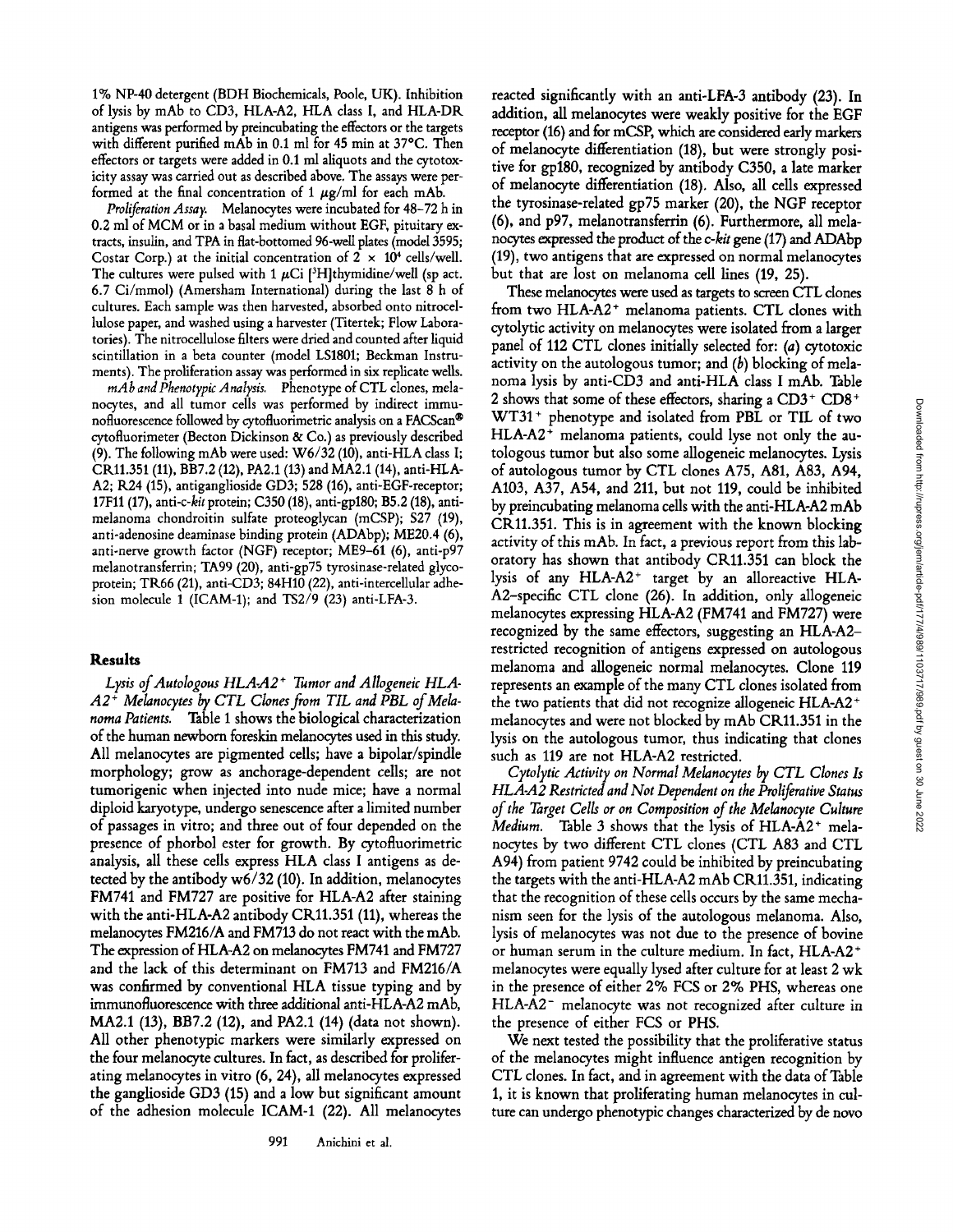|                                          |                 | Melanocytes                         |                 |              |                |  |  |
|------------------------------------------|-----------------|-------------------------------------|-----------------|--------------|----------------|--|--|
| Characteristic                           |                 | <b>FM741</b>                        | <b>FM727</b>    | <b>FM713</b> | <b>FM216/A</b> |  |  |
| Morphology                               |                 | Bipolar                             | Bi- to tripolar | Tripolar     | Spindle        |  |  |
| Pigmentation $(+ to + + + +)$            |                 | $+$                                 | $+ +$           | $+ + +$      | $+ +$          |  |  |
| Karyotype                                |                 | Diploid                             | <b>ND</b>       | Diploid      | Diploid        |  |  |
| Growth in soft agar                      |                 |                                     |                 |              |                |  |  |
| (% colony forming efficiency)            |                 | $< 0.001\%$                         | $< 0.001\%$     | $< 0.001\%$  | $< 0.001\%$    |  |  |
| Tumorigenicity                           |                 |                                     |                 |              |                |  |  |
| (No. of mice with tumors/total injected) |                 | 0/4                                 | ND              | <b>ND</b>    | 0/4            |  |  |
| Dependence on phorbol ester              |                 | Yes                                 | Yes             | Yes          | <b>No</b>      |  |  |
| Maximum No. of passages                  |                 |                                     |                 |              |                |  |  |
| before senescence                        |                 | 31                                  | 21              | 39           | 29             |  |  |
| Phenotype                                | mAb             |                                     |                 |              |                |  |  |
| $HLA-I^*$                                | w6/32           | $+ + + +$ <sup><math>+</math></sup> | $+ + + +$       | $+ + + +$    | + + + +        |  |  |
| HLA-A2                                   | CR11.351        | $+ + + +$                           | $+ + + +$       |              |                |  |  |
| ICAM-1                                   | 84H10           | $+$                                 | $\ddot{}$       | $+$          | $\ddot{}$      |  |  |
| $LFA-3$                                  | TS2/9           | $+ +$                               | $+ +$           | $+ +$        | $+ +$          |  |  |
| GD3 Ganglioside                          | <b>R24</b>      | $++$                                | $+ + +$         | $+ + +$      | $++$           |  |  |
| <b>EGF</b> Receptor                      | 528             | $+$                                 | $\ddot{}$       | $\ddot{}$    | $\ddotmark$    |  |  |
| gp180                                    | C350            | $+ + + +$                           | $+ + + +$       | + + + +      | $+ + + +$      |  |  |
| mCSP                                     | <b>B5.2</b>     | $\ddot{}$                           | $\ddot{}$       | $\ddot{}$    | $\ddot{}$      |  |  |
| c-Kit protein                            | 17F11           | $+ +$                               | $+ +$           | $+ +$        | $+ +$          |  |  |
| gp75 (Tyrosinase-related)                | TA99            | $+ + + +$                           | $+ + + +$       | + + + +      | $+ + + +$      |  |  |
| NGF-Receptor                             | <b>ME20.4</b>   | $+ + + +$                           | $+ + + +$       | $+ + + +$    | $+ + + +$      |  |  |
| p97 Melanotransferrin                    | ME9-61          | $+ + + +$                           | $+ + + +$       | $+ + + +$    | $+ + + +$      |  |  |
| ADAbp                                    | S <sub>27</sub> | $+ +$                               | $+ +$           | $+ +$        | $+ +$          |  |  |

#### Table 1. Characterization of Human Foreskin Melanocytes

All melanocytes (FM741, FM727, FM713, and FM216/A) grow in liquid culture as adherent cells but do not grow in semisolid medium (0.35% agarose). Tumorigenicity was tested by subcutaneous injection of 106 cells into nude mice.

\* Phenotype of proliferating melanocytes kept in MCM was evaluated by indirect immunofluorescence with the indicated antibodies. Expression of gp75 was measured on permeabilized cells. Expression of HLA-A2 on melanocytes was tested with identical results also with antibodies PA2.1 (13), BB7.2 (12), and MA2.1 (14).

 $\hat{f}$  Results are expressed as follows: -, <10% positive cells; +, 11-25% positive cells; + +, 26-50% positive cells; + + +, 51-80% positive cells;  $++++$ ,  $>80\%$  positive cells.

expression of serologicaUy defined antigens normally found on melanoma but not on resting melanocytes (6, 24) such as the ganglioside GD3 and ICAM-1. However, antigenic recognition of melanocytes by CTL dones was seen not only on proliferating cells, as when using target melanocytes cultured in MCM, but also on growth-arrested cells. In fact (Table 3), HLA-A2 + quiescent melanocytes, obtained by culture for up to 6 d in a basal medium devoid of all main exogenous factors (EGF, insulin, TPA, and pituitary extracts), were still recognized, even though with less efhciency, by CTL clones A83 and A94. However, the quiescent melanocytes were recognized with lower efficiency also by LAK cells, the positive

**control of lysability. A possible reason for the reduced lysa**bility of resting melanocytes was found, through FACS<sup>®</sup> anal**ysis, by comparing the phenotype of proliferating and quiescent cells. In fact, HLA class I antigens and HLA-A2 molecules were expressed at similar levels, whereas ICAM-1 was absent on resting cells (data not shown).** 

**In addition, as seen for proliferating melanocytes, the lysability of growth-arrested melanocytes was not influenced by presence of FCS or of PHS in the basal medium (data not shown). Test of lysis with quiescent melanocytes maintained in basal medium for more than 6 d could not be performed because substantial cell death ensued after this time point.**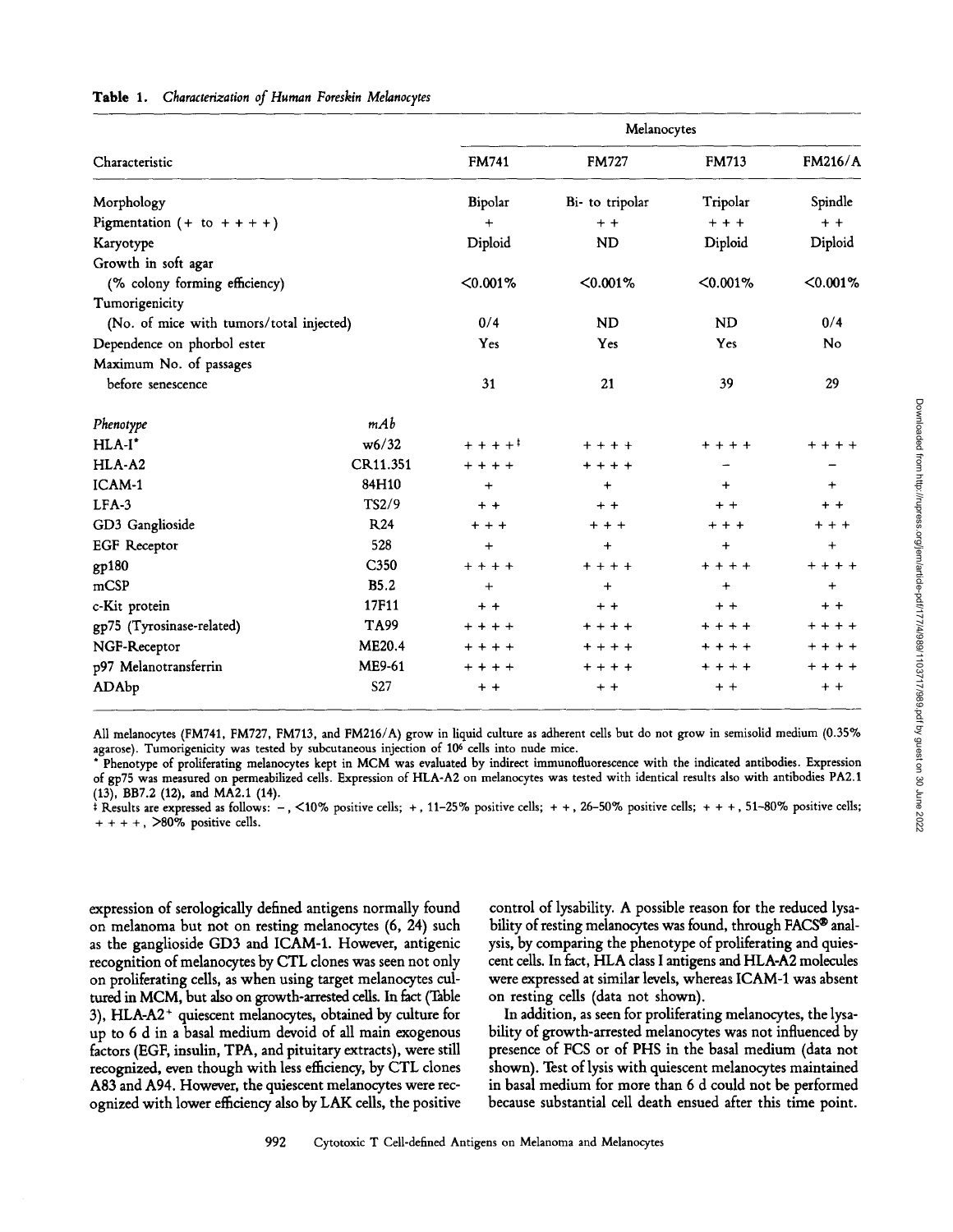|                 |                              |                                                                      |                                                                                     | Lysis of melanocytes            |              |                                       |  |  |  |
|-----------------|------------------------------|----------------------------------------------------------------------|-------------------------------------------------------------------------------------|---------------------------------|--------------|---------------------------------------|--|--|--|
| Effector        | Lysis of autologous melanoma |                                                                      | <b>FM216/A</b>                                                                      | <b>FM713</b><br>$HLA-A2^-$      | <b>FM727</b> | <b>FM741</b><br>$HLA-A2$ <sup>+</sup> |  |  |  |
|                 |                              |                                                                      |                                                                                     |                                 |              |                                       |  |  |  |
|                 |                              |                                                                      |                                                                                     |                                 |              |                                       |  |  |  |
|                 |                              |                                                                      |                                                                                     |                                 |              | 22                                    |  |  |  |
| PBL A81         | 33                           |                                                                      |                                                                                     | 0                               | 40           | 27                                    |  |  |  |
| PBL A83         | $\underline{65}$             |                                                                      | 0                                                                                   | 4                               | 39           | 30                                    |  |  |  |
| PBL A94         |                              | 71                                                                   | 0                                                                                   | 0                               |              | 25                                    |  |  |  |
| <b>PBL A103</b> |                              | 1                                                                    | 0                                                                                   | 0                               |              | 14                                    |  |  |  |
| PBL 119         |                              |                                                                      | 0                                                                                   | 0                               | ND           | 1                                     |  |  |  |
| TIL A37         | 20                           | 0I                                                                   | 0                                                                                   | 2                               |              | 8                                     |  |  |  |
| TIL A54         | $\overline{24}$              | 0 <sup>  </sup>                                                      |                                                                                     | 2                               |              | 16                                    |  |  |  |
| <b>LAK</b>      | 50                           | 50                                                                   | 22                                                                                  | 49                              | 34           | 41                                    |  |  |  |
|                 |                              |                                                                      |                                                                                     |                                 |              |                                       |  |  |  |
| <b>PBL 211</b>  | 18                           | 0 <sup>  </sup>                                                      | $\bf{0}$                                                                            | 0                               | 26           | 10                                    |  |  |  |
| <b>LAK</b>      | 54                           | 51                                                                   | 43                                                                                  | 31                              | 28           | 31                                    |  |  |  |
|                 | <b>PBL A75*</b>              | $-mAb^{\ddagger}$<br>45 <sup>s</sup><br>45<br>$\underline{28}$<br>32 | $+mAb^{\dagger}$<br>$\overline{9}$ ll<br>6 <sup>  </sup><br>$21$ <sup> </sup><br>31 | HLA-A2 <sup>-</sup><br>$\bf{0}$ | 0            | HLA-A2+<br>31<br>30<br>25<br>20<br>33 |  |  |  |

Table 2. *Lysis of Autologous Melanoma and of Allogeneic Melanocytes by CTL Clones from TIL and PBL of Melanoma Patients* 

Lysis of autologous tumor (Me9742 or Me5810) and of allogeneic melanocytes by CTL clones isolated from TIL or PBL of two melanoma patients was tested in a 4-h 5:Cr-release assay at the E/T ratio of 10:1.

\* CTL clones A75, A81, A83, A94, A103, 211 (isolated from PBL), A37, and A54 (isolated from TIL) were obtained after MLTC, whereas clone 119 (isolated from PBL) was obtained by direct cloning of fresh PBL in the presence of 1% PHA. LAK cells were produced by culturing allogeneic PBL from a normal donor in the presence of 100 U/ml of rIL-2 for 1 wk.

 $*$  Lysis of Me9742 and of Me5810 was tested with or without preincubating target cells with 1  $\mu$ g/ml of the anti-HLA-A2 mAb CR11.351.

S Results expressed as percent lysis. Underlined values represent significant values of lysis in comparison to the spontaneous release of each target - (SNK test  $p = 0.01$ ).

It Lysis of the target in the presence of mAb is significantly different from lysis of the same target in the absence of mAb (SNK test,  $p = 0.01$ ).

These data indicate that some antimelanoma CTL clones can react in an HLA-A2-dependent fashion to antigens expressed on proliferating and resting normal melanocytes.

*HLA-A2-restricted CTL Clones Lyse only HLA-A2 + Cells of the Melanocyte Lineage.* Table 4 shows the analysis of specificity of three of the CTL clones from patient 9742 that lysed allogeneic HLA-A2<sup>+</sup> melanocytes (CTL A75, CTL A83, and CTL A94) and of one CTL clone that did not kill these cells (CTL 119). As expected, on the basis of the selection criteria adopted to isolate these clones, the lysis of autologous tumor by all clones, but not by control LAK cells, was inhibited by two different anti-CD3 antibodies (OKT3 and TR66) and by the anti-HLA class I mAb W6/32, but not by a control anti-HLA-DR mAb (L243) (27). CTL clones A75, A83, and A94 lysed all but one (Me4855) allogeneic melanomas expressing HLA-A2, but did not lyse the melanomas lacking this determinant, with the exception of a borderline reactivity by CTL clone A83 on melanomas 665/1 and 4405. In addition, all four CTL clones failed to lyse the two HLA-A2<sup>+</sup> LCL obtained by EBV infection of PBL from the HLA-A2<sup>+</sup> patients 9742 (i.e., the autologous LCL) and 10538. All clones expressed borderline or no lytic activity on most of the allogeneic and normal cells of nonmelanocyte lineage, including 12 carcinomas of different histology, four lines of normal fibroblasts (F1338/1, F8536, F9203, F3046), and normal kidney ceils (Re458), even though HLA-A2 was expressed on 10 of these targets. Only one of the HLA-A2 restricted clones (A83) expressed a low but signifcant lytic activity on two  $HLA-A2$ <sup>+</sup> fibroblasts (F1338/1 and F3046) and on one HLA-A2<sup>+</sup> renal carcinoma (Reca458).

The specificity of CTL clone 119 indicated that additional antigenic determinants, seen in association with HLA class I alleles which are different from HLA-A2, must be expressed on melanoma 9742. In fact, Table 4 shows that the cytotoxic activity of this clone on the autologous tumor is inhibited by antibodies to CD3 and to HLA class I antigens, indicating that this clone acts by a TCR-dependent and HLA dass Irestricted mechanism. Lack of lysis of allogeneic targets, either in the melanocyte or in the nonmelanocyte lineage by CTL 119 might be dependent on the presence of unique antigens seen only on Me9742 cells or on the lack of appropriate restriction element on the allogeneic targets. The latter possibility is in agreement with the observation made by comparing the HLA phenotype of the tumor 9742 with that of the allogeneic targets used for the specificity assay (data not shown). This comparison revealed the existence of a few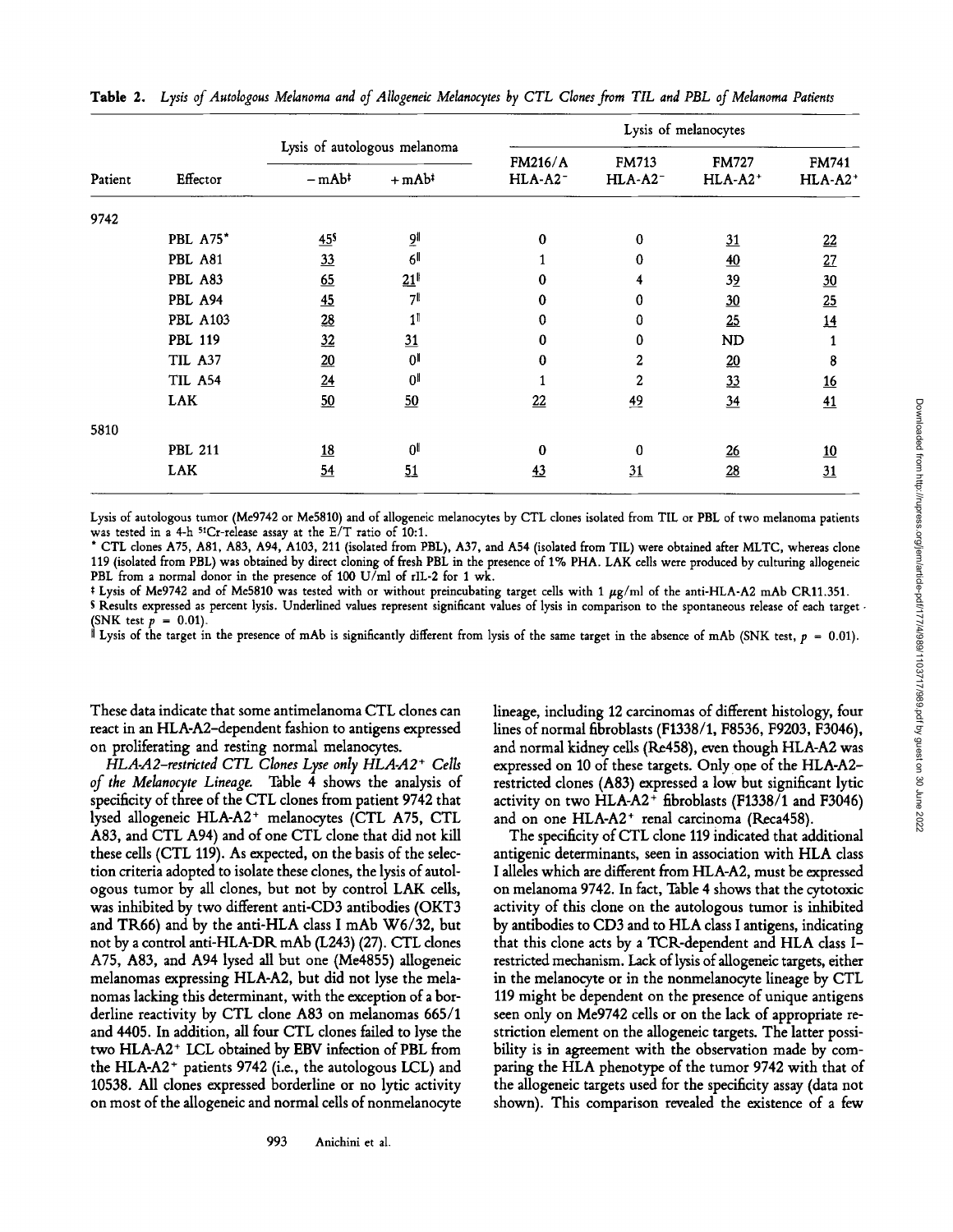| Melanocytes           |                              |                    | Percent lysis    |                |                |  |
|-----------------------|------------------------------|--------------------|------------------|----------------|----------------|--|
|                       | Medium                       | Anti-HLA-A2<br>mAb | CTL A83          | CTL A94        | <b>LAK</b>     |  |
| $HLA-A2$ <sup>+</sup> |                              |                    |                  |                |                |  |
| <b>FM727</b>          | $MCM + 2\%$ PHS <sup>*</sup> | $-1$               | 49 <sup>s</sup>  | $\frac{39}{2}$ | 58             |  |
| <b>FM727</b>          | $MCM + 2\%$ PHS              | $\ddot{}$          | $12^{\parallel}$ | $0\parallel$   | 55             |  |
| <b>FM727</b>          | $MCM + 2\%$ FCS              |                    | 47               | 33             | 53             |  |
| <b>FM727</b>          | Basal + $2\%$ FCS (72 h)     |                    | $\frac{28}{2}$   | 21             | 30             |  |
| <b>FM727</b>          | Basal + 2% FCS (144 h)       |                    | 26               | 20             | 37             |  |
| <b>FM741</b>          | $MCM + 2\%$ PHS              |                    | 44               | $\frac{39}{2}$ | 56             |  |
| <b>FM741</b>          | $MCM + 2\%$ PHS              | $\ddot{}$          | 41               | $0\parallel$   | 55             |  |
| <b>FM741</b>          | $MCM + 2\%$ FCS              |                    | 37               | 26             | 55             |  |
| <b>FM741</b>          | Basal + $2\%$ FCS (72 h)     |                    | 19               | 17             | 25             |  |
| <b>FM741</b>          | Basal + $2\%$ FCS (144 h)    |                    | 26               | 20             | $\frac{39}{2}$ |  |
| $HLA-A2$ <sup>-</sup> |                              |                    |                  |                |                |  |
| <b>FM713</b>          | $MCM + 2\%$ PHS              |                    | $\bf{0}$         | 0              | $\frac{38}{5}$ |  |
|                       | $MCM + 2\%$ FCS              |                    | $\bf{0}$         | 0              | 36             |  |

Lysis of melanocytes was tested in a 4-h <sup>51</sup>Cr-release assay at the E/T ratio of 10:1. CTL A83 and A94 derived from MLTC of PBL from Patient 9742. LAK cells were produced as described in the legend to Table 2.

\* Melanocytes were cultured in MCM as described in Materials and Methods in the presence of either 2% FCS or 2% PHS for at least 2 wk before using them in the cytolytic assay. The basal medium consisted of MCDB 153 plus L15 without EGF, insulin, pituitary extract, and TPA. After 48 h of culture in MCM the [3H]thymidine incorporation by FM727 and FM741 was 6,603  $\pm$  522 cpm and 5,887  $\pm$  634 cpm, respectively. [<sup>3</sup>H]Thymidine incorporation of the same cells after 48 h of culture in basal medium was 467  $\pm$  201 cpm (FM727) and 672  $\pm$  310 cpm (FM741). pH]Thymidine incorporation of FM727 and FM741 became negligible after 72 h of culture in basal medium and the cells began to die progressively after 144 h.

<sup> $\pm$ </sup> Lysis of melanocytes was inhibited by preincubating the targets with 1  $\mu$ g/ml of the mAb CR11.351.

S Results expressed as percent lysis. Underlined values represent significant values of cytotoxicity in comparison to the spontaneous release of each target (SNK test,  $p = 0.01$ ).

**II** Lysis in the presence of the antibody is significantly different from lysis in the absence of antibody (SNK test, p = 0.01).

matches for HLA-A2, -A24, -B18, -Cw6, and -Cw7, but no matches were available for the HLA class I allele B13 expressed by 9742 cells.

Finally, all clones shown in Table 4 lysed not only the cultured tumor, but also the fresh, uncultured melanoma, even though to a lesser extent than the cultured tumor. However, the fresh tumor was recognized with lower efficiency than the cultured tumor also by LAK cells used as positive control of target lysability. By cytofluorimetric analysis, the fresh tumor expressed, in comparison with the cultured tumor, lower amounts of HLA class I, HLA-A2 antigens, and of two main adhesion molecules, ICAM-1 and LFA-3 (data not shown). The reduced expression of these critical determinants of the effector-target interaction may explain the reduced lysability of the fresh tumor.

Taken together, the results of the specificity analysis indicate that CTL clones such as A75, A83, and A94 recognize, in a TCR-dependent and HLA class I-restricted fashion, antigenic determinants preferentially expressed on normal and neoplastic cells of the melanocyte lineage and seen in association with HLA-A2.

#### **Discussion**

The results of this study indicate that some HLA class I-restricted CTL clones from melanoma patients can recognize  $HLA-A2$ <sup>+</sup> normal and neoplastic cells of the melanocyte lineage. This suggests that at least some of the antigens detected by T lymphocytes from melanoma patients might be related to the expression of tissue-related genes. A possibility is that peptides seen by the CTL clones in association with HLA-A2 derive from the processing of proteins encoded by genes preferentially expressed in cells of the melanocyte lineage. Alternatively, one should hypothesize the existence of tissue-specific differences in the mechanisms of antigen processing. These differences might lead, in different cell types, to the production and assembly with HLA-A2 of different peptides not necessarily originating from tissue-specific proteins. Both these hypotheses are in agreement with the lack of significant reactivity observed by CTL clones as A75, A83, and A94 on most  $HLA-A2$ <sup>+</sup> normal and neoplastic cells of nonmelanocyte antigen.

The experiments performed with quiescent melanocytes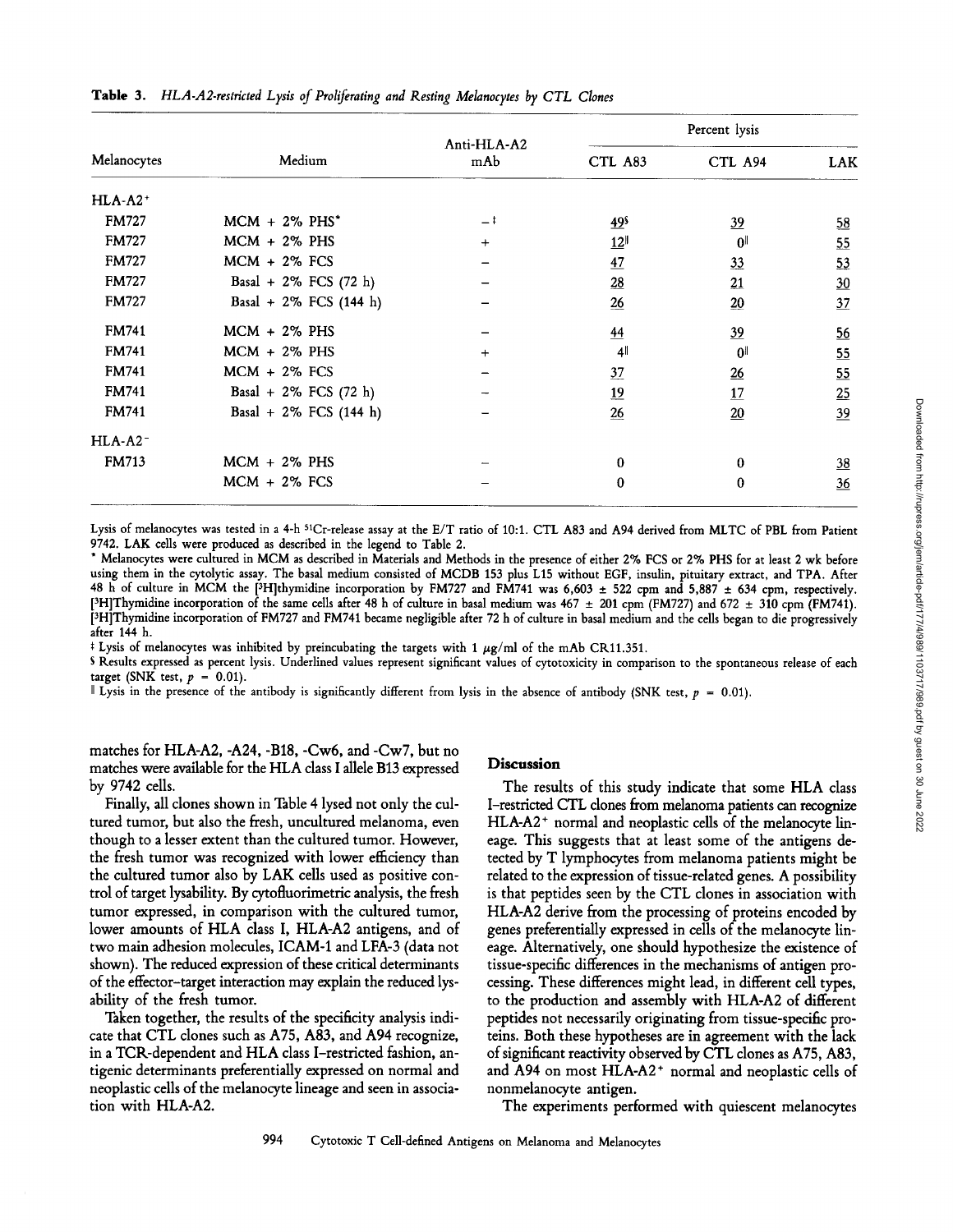suggested that the HLA-A2-restricted CTL clones recognize antigens whose expression is not restricted to proliferating cells. This is true for the significant lysis seen up to 144 h after seeding melanocytes in conditions that completely arrest their proliferation. We cannot rule out the possibility that CTL-mediated recognition of the quiescent melanocytes may disappear after 144 h of culture in conditions of growth arrest. However, experiments of CTL-mediated lysis on quiescent cells beyond the 144 h limit could not be performed because of the death of the melanocytes when cultured in the basal medium for periods longer than 6 d. On the other hand, our data indicate that the same CTL clones that can recognize the HLA-A2<sup>+</sup> melanocytes can also kill the fresh, uncultured autologous melanoma. This is consistent with the recognition of antigens expressed in vivo at least by the neoplastic cells. Clearly, it remains to be seen whether fresh, uncultured melanocytes, directly purified from patients' tissues, can be recognized by these CTL clones. In fact, the availability of autologous, uncultured melanocytes would allow one to perform the critical experiment that may formally prove whether antigens recognized by T cells on melanoma are also expressed in vivo on normal cells of the same tissue. A finding ofCTL lysis on fresh uncultured melanocytes might strengthen the hypothesis that an immune mechanism could lead to destruction of melanocytes and melanoma in vivo and might also be interpreted as an indication that it is possible to alter an existing state of tolerance to tissue-related self antigens. Indeed, these hypotheses are in agreement with the development of an unexpected form of toxicity recently described in a proportion of melanoma patients subjected to a protocol that sequentially combined chemotherapy with IL-2 plus IFN- $\alpha$  (28). In fact, those authors reported for the first time that a depigmentation, defined as "vitiligo-like" and surely resulting from melanocyte destruction, occurred in a proportion of the treated patients. More importantly, this "toxicity" correlated significantly with tumor regression. These results suggested to the authors (28) that the combination of chemotherapy with immunotherapy, but not each of the two components alone, might activate a process leading to in vivo destruction of normal and neoplastic cells of the melanocyte lineage. Thus, although the precise mechanism of melanoma and melanocyte destruction in vivo remains to be elucidated, the possibility of an immune recognition of antigens shared between normal and neoplastic cells of the melanocyte lineage is supported by our results.

The findings described here add new information on the antigenicity of human melanoma and on the role of HLA-A2 molecule in the immune recognition of this tumor. In fact, the available data suggest that the HLA-A2 molecule is an immunodominant class I allele for presentation of melanoma antigens to autologous cytotoxic T cells (29), and that common melanoma antigens can be expressed by HLA-A2 melanomas after transfection with HLA-A2 (30). These data indicated that most human melanomas are antigenic and that most tumors from HLA-A2<sup>+</sup> patients may share common melanoma antigens seen by cytotoxic T cells. Our results confirmed the data on the existence of common melanoma

antigens seen in association with HLA-A2. However, the findings described here suggest also that at least a proportion of these common antigens detected by patients' T cells on the tumor are not necessarily expressed as consequence of neoplastic transformation, but may represent a property of the tissue of origin of the tumor, since cultured normal melanocytes can be recognized by the same CTL clones that recognize all HLA-A2<sup>+</sup> melanomas. A possibility is that the origin of the antigens recognized by our CTL clones on melanoma and melanocytes may be linked to the differentiation program of cells in the melanocyte lineage. In fact, antigens expressed on newborn and fetal, but not adult melanocytes, were found also on the subset of tumors characterized as being in an intermediate stage of differentiation (18). With respect to this classification, it is interesting that we used neonatal foreskin melanocytes as targets for the screening of CTL clones. If antigens detected by T cells on melanoma are associated to the differentiation program of melanocytes, as it happens for serologically defined antigens, then it is possible that the CTL clones described in this study are directed to antigens that may be differentially expressed among normal or neoplastic melanocytes corresponding to distinct phases in the differentiation program of this lineage. This hypothesis implies that the heterogeneity for differentiation stage, commonly found among melanomas from different patients (18), should correlate with heterogeneity for expression of T cell-defined antigens. Therefore not all  $HLA-A2$  + melanomas may be recognized by CTL clones such as those described in our study. This is in agreement with the observation that one out of nine HLA-A2<sup>+</sup> melanomas was not lysed by the HLA-A2-restricted CTL clones. Similar possibilities exist for the recognition of melanocytes. However, the issue of differential expression of tissue related antigens on normal melanocytes might be settled only by testing the CTL clones on HLA-A2<sup>+</sup> melanocytes isolated from fetal, newborn, and adult skin.

In addition, the lack of lysis seen on one (Me4855) of the  $HLA-A2$ <sup>+</sup> melanomas might not be dependent on antigenic heterogeneity linked to the differentiation stage of the tumors. In fact, some patients may express rare HLA-A2 alleles that cannot be discriminated serologically, but that are readily distinguished by T cells (31), since the HLA-A2 subtype polymorphism produces changes in the peptide-binding groove that can affect peptide presentation (31). Therefore, it is possible that absence of recognition of some melanomas by the CTL clones described in this study is dependent on the presence of distinct HLA-A2 subtypes in the population. The answer to this possible explanation of heterogeneity in CTLmediated recognition of melanomas will be obtained by applying a recently described technique of DNA typing for HLA-A2 subsets (32).

We do not know whether all HLA-A2-restricted CTL clones from each patient will kill HLA-A2<sup>+</sup> melanocytes. In fact, it is possible that the CTL clones detected in this study may represent only a fraction of the HLA-A2-restricted killers and that other HLA-A2-restricted CTL clones may kill the tumor but not HLA-matched melanocytes. Only the screening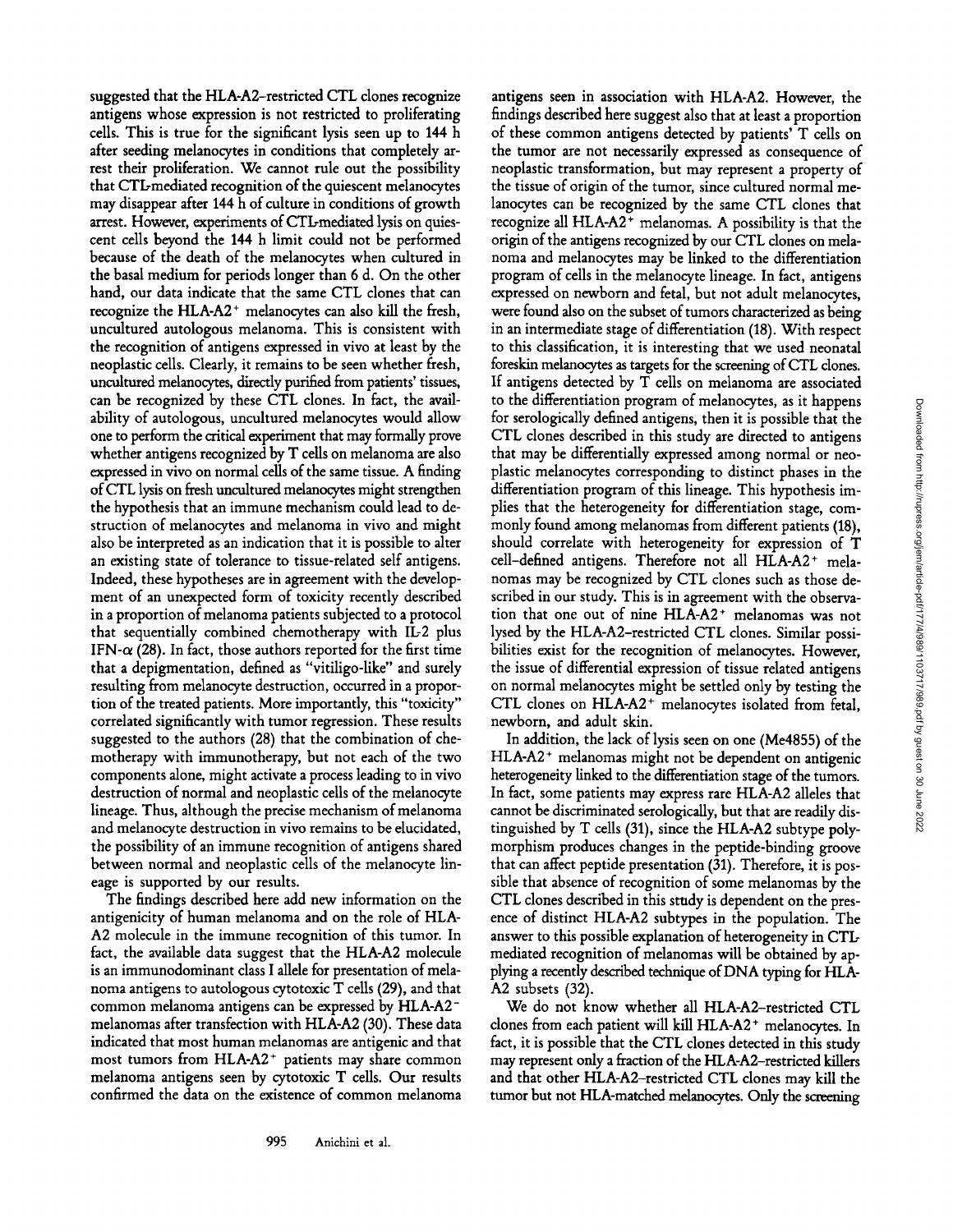| CTL clones<br>HLA-A2<br>mAb<br>Designation<br>Histology<br>A75<br>A83<br>expression<br>A94<br>119<br><b>LAK</b><br>to:<br>Me9742<br>$96*$<br>Metastatic melanoma<br>-‡<br>43 <sup>s</sup><br>33<br>61<br>41<br>50<br>Me9742<br>$CD3$ **<br>14<br>25 <sup>1</sup><br>0 <sup>11</sup><br>14<br>62<br>Me9742<br>CD3***<br>15 <sup>  </sup><br>25 <sup>1</sup><br>1 <sup>1</sup><br>13<br>47<br>Me9742<br>HLA-I<br>41<br>$2^{\mathsf{II}}$<br>2 <sup>1</sup><br>O۱<br>58<br>Me9742<br>HLA-DR<br>56<br>41<br>62<br>41<br>$\frac{36}{5}$<br>Fresh Me9742<br>Metastatic melanoma<br>96<br>13<br>27<br>13<br>26<br>16<br>Me13924<br>Metastatic melanoma<br>95<br>31<br>43<br>28<br>0<br>$\overline{44}$<br>Me18732<br>Metastatic melanoma<br>95<br>33<br>43<br>3<br>53<br>43<br>Me8959<br>Metastatic melanoma<br>95<br>34<br>39<br>32<br>0<br>30<br>Me16938<br>Metastatic melanoma<br>93<br>59<br>68<br>61<br>3<br>55<br>Me4855<br>Metastatic melanoma<br>88<br>4<br>7<br>3<br>6<br>37<br>Me10538<br>Primary melanoma<br>95<br>$\overline{6}$<br>26<br>45<br>30<br>66<br>Me3046/2<br>Metastatic melanoma<br>92<br>65<br>67<br>$\mathbf{1}$<br>63<br>47<br>Me14932<br>Metastatic melanoma<br>94<br>27<br>54<br>26<br>62<br>1<br>Me5810<br>Primary melanoma<br>98<br>23<br>35<br>23<br>0<br>51<br>MeLatt<br>Metastatic melanoma<br>$\overline{c}$<br>3<br>0<br>2<br>19<br>0<br>Me1402/R<br>Primary melanoma<br>$\Omega$<br>0<br>0<br>0<br>0<br>38<br>Me4024<br>Metastatic melanoma<br>2<br>$\overline{a}$<br>0<br>0<br>0<br>49<br>Me665/1<br>Metastatic melanoma<br>3<br>0<br>0<br>10<br>0<br>66<br>Me9460<br>Metastatic melanoma<br>5<br>0<br>0<br>0<br>53<br>4<br>Me13443<br>Metastatic melanoma<br>2<br>0<br>0<br>0<br>0<br>53<br>Metastatic melanoma<br>$\bf{0}$<br>$\bf{0}$<br>43<br>0<br>0<br>$\mathbf{1}$<br>Me1811<br>2<br>Metastatic melanoma<br>0<br>58<br>1<br>4<br>4<br>$\overline{6}$<br>5.<br>Primary melanoma<br>0<br>$\mathbf{1}$<br>$\mathbf{1}$<br>66<br>Renal carcinoma<br>$\underline{8}$<br>82<br>0<br>0<br>4<br>67<br>Renal carcinoma<br>93<br>2<br>2<br>0<br>69<br>1<br>Renal carcinoma<br>17<br>4<br>$\bf{0}$<br>3<br>0<br>60<br>Colon carcinoma<br>0<br>0<br>62<br>0<br>0<br>1<br>Epidermoid carcinoma<br>5<br>$\bf{0}$<br>3<br>57<br>0<br>0<br>Breast carcinoma<br>13<br>0<br>5<br>0<br>5<br>37<br>91<br>2<br>Lung carcinoma<br>0<br>0<br>0<br>57<br>Ovarian carcinoma<br>2<br>0<br>0<br>0<br>0<br>61<br>Ovarian carcinoma<br>91<br>0<br>$\pmb{0}$<br>0<br>$\mathbf{1}$<br>$\frac{46}{5}$<br>Ovarian carcinoma<br>$\pmb{0}$<br>$\pmb{0}$<br>5<br>0<br>3<br>57<br>2<br>Small cell lung carcinoma<br>10<br>0<br>2<br>68<br>2<br>3<br>Small cell lung carcinoma<br>0<br>0<br>0<br>0<br>28<br>Normal kidney cells<br>83<br>$\bf{0}$<br>7<br>$\bf{0}$<br>3<br>67<br>Fibroblast<br>$\overline{\mathbf{5}}$<br>$\overline{6}$<br>86<br>0<br>0<br>$\underline{48}$<br>Fibroblast<br>0<br>35<br>$\mathbf{1}$<br>0<br>$\mathbf{1}$<br>$\mathbf{1}$<br>Fibroblast<br>2<br>45<br>0<br>0<br>0<br>$\mathbf{1}$<br>Fibroblast<br>53<br><u>8</u><br>0<br>14<br>0<br>68 | Targets      |  |  |  |  |  |  |  |  |
|------------------------------------------------------------------------------------------------------------------------------------------------------------------------------------------------------------------------------------------------------------------------------------------------------------------------------------------------------------------------------------------------------------------------------------------------------------------------------------------------------------------------------------------------------------------------------------------------------------------------------------------------------------------------------------------------------------------------------------------------------------------------------------------------------------------------------------------------------------------------------------------------------------------------------------------------------------------------------------------------------------------------------------------------------------------------------------------------------------------------------------------------------------------------------------------------------------------------------------------------------------------------------------------------------------------------------------------------------------------------------------------------------------------------------------------------------------------------------------------------------------------------------------------------------------------------------------------------------------------------------------------------------------------------------------------------------------------------------------------------------------------------------------------------------------------------------------------------------------------------------------------------------------------------------------------------------------------------------------------------------------------------------------------------------------------------------------------------------------------------------------------------------------------------------------------------------------------------------------------------------------------------------------------------------------------------------------------------------------------------------------------------------------------------------------------------------------------------------------------------------------------------------------------------------------------------------------------------------------------------------------------------------------------------------------------------------------------------------------------------------------------------------------------------------------------------------------------------------------------------------------------------------------------------------------------------------------------------------------------------------------------------------------------------------------------------|--------------|--|--|--|--|--|--|--|--|
|                                                                                                                                                                                                                                                                                                                                                                                                                                                                                                                                                                                                                                                                                                                                                                                                                                                                                                                                                                                                                                                                                                                                                                                                                                                                                                                                                                                                                                                                                                                                                                                                                                                                                                                                                                                                                                                                                                                                                                                                                                                                                                                                                                                                                                                                                                                                                                                                                                                                                                                                                                                                                                                                                                                                                                                                                                                                                                                                                                                                                                                                        |              |  |  |  |  |  |  |  |  |
|                                                                                                                                                                                                                                                                                                                                                                                                                                                                                                                                                                                                                                                                                                                                                                                                                                                                                                                                                                                                                                                                                                                                                                                                                                                                                                                                                                                                                                                                                                                                                                                                                                                                                                                                                                                                                                                                                                                                                                                                                                                                                                                                                                                                                                                                                                                                                                                                                                                                                                                                                                                                                                                                                                                                                                                                                                                                                                                                                                                                                                                                        |              |  |  |  |  |  |  |  |  |
|                                                                                                                                                                                                                                                                                                                                                                                                                                                                                                                                                                                                                                                                                                                                                                                                                                                                                                                                                                                                                                                                                                                                                                                                                                                                                                                                                                                                                                                                                                                                                                                                                                                                                                                                                                                                                                                                                                                                                                                                                                                                                                                                                                                                                                                                                                                                                                                                                                                                                                                                                                                                                                                                                                                                                                                                                                                                                                                                                                                                                                                                        |              |  |  |  |  |  |  |  |  |
|                                                                                                                                                                                                                                                                                                                                                                                                                                                                                                                                                                                                                                                                                                                                                                                                                                                                                                                                                                                                                                                                                                                                                                                                                                                                                                                                                                                                                                                                                                                                                                                                                                                                                                                                                                                                                                                                                                                                                                                                                                                                                                                                                                                                                                                                                                                                                                                                                                                                                                                                                                                                                                                                                                                                                                                                                                                                                                                                                                                                                                                                        |              |  |  |  |  |  |  |  |  |
|                                                                                                                                                                                                                                                                                                                                                                                                                                                                                                                                                                                                                                                                                                                                                                                                                                                                                                                                                                                                                                                                                                                                                                                                                                                                                                                                                                                                                                                                                                                                                                                                                                                                                                                                                                                                                                                                                                                                                                                                                                                                                                                                                                                                                                                                                                                                                                                                                                                                                                                                                                                                                                                                                                                                                                                                                                                                                                                                                                                                                                                                        |              |  |  |  |  |  |  |  |  |
|                                                                                                                                                                                                                                                                                                                                                                                                                                                                                                                                                                                                                                                                                                                                                                                                                                                                                                                                                                                                                                                                                                                                                                                                                                                                                                                                                                                                                                                                                                                                                                                                                                                                                                                                                                                                                                                                                                                                                                                                                                                                                                                                                                                                                                                                                                                                                                                                                                                                                                                                                                                                                                                                                                                                                                                                                                                                                                                                                                                                                                                                        |              |  |  |  |  |  |  |  |  |
|                                                                                                                                                                                                                                                                                                                                                                                                                                                                                                                                                                                                                                                                                                                                                                                                                                                                                                                                                                                                                                                                                                                                                                                                                                                                                                                                                                                                                                                                                                                                                                                                                                                                                                                                                                                                                                                                                                                                                                                                                                                                                                                                                                                                                                                                                                                                                                                                                                                                                                                                                                                                                                                                                                                                                                                                                                                                                                                                                                                                                                                                        |              |  |  |  |  |  |  |  |  |
|                                                                                                                                                                                                                                                                                                                                                                                                                                                                                                                                                                                                                                                                                                                                                                                                                                                                                                                                                                                                                                                                                                                                                                                                                                                                                                                                                                                                                                                                                                                                                                                                                                                                                                                                                                                                                                                                                                                                                                                                                                                                                                                                                                                                                                                                                                                                                                                                                                                                                                                                                                                                                                                                                                                                                                                                                                                                                                                                                                                                                                                                        |              |  |  |  |  |  |  |  |  |
|                                                                                                                                                                                                                                                                                                                                                                                                                                                                                                                                                                                                                                                                                                                                                                                                                                                                                                                                                                                                                                                                                                                                                                                                                                                                                                                                                                                                                                                                                                                                                                                                                                                                                                                                                                                                                                                                                                                                                                                                                                                                                                                                                                                                                                                                                                                                                                                                                                                                                                                                                                                                                                                                                                                                                                                                                                                                                                                                                                                                                                                                        |              |  |  |  |  |  |  |  |  |
|                                                                                                                                                                                                                                                                                                                                                                                                                                                                                                                                                                                                                                                                                                                                                                                                                                                                                                                                                                                                                                                                                                                                                                                                                                                                                                                                                                                                                                                                                                                                                                                                                                                                                                                                                                                                                                                                                                                                                                                                                                                                                                                                                                                                                                                                                                                                                                                                                                                                                                                                                                                                                                                                                                                                                                                                                                                                                                                                                                                                                                                                        |              |  |  |  |  |  |  |  |  |
|                                                                                                                                                                                                                                                                                                                                                                                                                                                                                                                                                                                                                                                                                                                                                                                                                                                                                                                                                                                                                                                                                                                                                                                                                                                                                                                                                                                                                                                                                                                                                                                                                                                                                                                                                                                                                                                                                                                                                                                                                                                                                                                                                                                                                                                                                                                                                                                                                                                                                                                                                                                                                                                                                                                                                                                                                                                                                                                                                                                                                                                                        |              |  |  |  |  |  |  |  |  |
|                                                                                                                                                                                                                                                                                                                                                                                                                                                                                                                                                                                                                                                                                                                                                                                                                                                                                                                                                                                                                                                                                                                                                                                                                                                                                                                                                                                                                                                                                                                                                                                                                                                                                                                                                                                                                                                                                                                                                                                                                                                                                                                                                                                                                                                                                                                                                                                                                                                                                                                                                                                                                                                                                                                                                                                                                                                                                                                                                                                                                                                                        |              |  |  |  |  |  |  |  |  |
|                                                                                                                                                                                                                                                                                                                                                                                                                                                                                                                                                                                                                                                                                                                                                                                                                                                                                                                                                                                                                                                                                                                                                                                                                                                                                                                                                                                                                                                                                                                                                                                                                                                                                                                                                                                                                                                                                                                                                                                                                                                                                                                                                                                                                                                                                                                                                                                                                                                                                                                                                                                                                                                                                                                                                                                                                                                                                                                                                                                                                                                                        |              |  |  |  |  |  |  |  |  |
|                                                                                                                                                                                                                                                                                                                                                                                                                                                                                                                                                                                                                                                                                                                                                                                                                                                                                                                                                                                                                                                                                                                                                                                                                                                                                                                                                                                                                                                                                                                                                                                                                                                                                                                                                                                                                                                                                                                                                                                                                                                                                                                                                                                                                                                                                                                                                                                                                                                                                                                                                                                                                                                                                                                                                                                                                                                                                                                                                                                                                                                                        |              |  |  |  |  |  |  |  |  |
|                                                                                                                                                                                                                                                                                                                                                                                                                                                                                                                                                                                                                                                                                                                                                                                                                                                                                                                                                                                                                                                                                                                                                                                                                                                                                                                                                                                                                                                                                                                                                                                                                                                                                                                                                                                                                                                                                                                                                                                                                                                                                                                                                                                                                                                                                                                                                                                                                                                                                                                                                                                                                                                                                                                                                                                                                                                                                                                                                                                                                                                                        |              |  |  |  |  |  |  |  |  |
|                                                                                                                                                                                                                                                                                                                                                                                                                                                                                                                                                                                                                                                                                                                                                                                                                                                                                                                                                                                                                                                                                                                                                                                                                                                                                                                                                                                                                                                                                                                                                                                                                                                                                                                                                                                                                                                                                                                                                                                                                                                                                                                                                                                                                                                                                                                                                                                                                                                                                                                                                                                                                                                                                                                                                                                                                                                                                                                                                                                                                                                                        |              |  |  |  |  |  |  |  |  |
|                                                                                                                                                                                                                                                                                                                                                                                                                                                                                                                                                                                                                                                                                                                                                                                                                                                                                                                                                                                                                                                                                                                                                                                                                                                                                                                                                                                                                                                                                                                                                                                                                                                                                                                                                                                                                                                                                                                                                                                                                                                                                                                                                                                                                                                                                                                                                                                                                                                                                                                                                                                                                                                                                                                                                                                                                                                                                                                                                                                                                                                                        |              |  |  |  |  |  |  |  |  |
|                                                                                                                                                                                                                                                                                                                                                                                                                                                                                                                                                                                                                                                                                                                                                                                                                                                                                                                                                                                                                                                                                                                                                                                                                                                                                                                                                                                                                                                                                                                                                                                                                                                                                                                                                                                                                                                                                                                                                                                                                                                                                                                                                                                                                                                                                                                                                                                                                                                                                                                                                                                                                                                                                                                                                                                                                                                                                                                                                                                                                                                                        |              |  |  |  |  |  |  |  |  |
|                                                                                                                                                                                                                                                                                                                                                                                                                                                                                                                                                                                                                                                                                                                                                                                                                                                                                                                                                                                                                                                                                                                                                                                                                                                                                                                                                                                                                                                                                                                                                                                                                                                                                                                                                                                                                                                                                                                                                                                                                                                                                                                                                                                                                                                                                                                                                                                                                                                                                                                                                                                                                                                                                                                                                                                                                                                                                                                                                                                                                                                                        |              |  |  |  |  |  |  |  |  |
|                                                                                                                                                                                                                                                                                                                                                                                                                                                                                                                                                                                                                                                                                                                                                                                                                                                                                                                                                                                                                                                                                                                                                                                                                                                                                                                                                                                                                                                                                                                                                                                                                                                                                                                                                                                                                                                                                                                                                                                                                                                                                                                                                                                                                                                                                                                                                                                                                                                                                                                                                                                                                                                                                                                                                                                                                                                                                                                                                                                                                                                                        |              |  |  |  |  |  |  |  |  |
|                                                                                                                                                                                                                                                                                                                                                                                                                                                                                                                                                                                                                                                                                                                                                                                                                                                                                                                                                                                                                                                                                                                                                                                                                                                                                                                                                                                                                                                                                                                                                                                                                                                                                                                                                                                                                                                                                                                                                                                                                                                                                                                                                                                                                                                                                                                                                                                                                                                                                                                                                                                                                                                                                                                                                                                                                                                                                                                                                                                                                                                                        |              |  |  |  |  |  |  |  |  |
|                                                                                                                                                                                                                                                                                                                                                                                                                                                                                                                                                                                                                                                                                                                                                                                                                                                                                                                                                                                                                                                                                                                                                                                                                                                                                                                                                                                                                                                                                                                                                                                                                                                                                                                                                                                                                                                                                                                                                                                                                                                                                                                                                                                                                                                                                                                                                                                                                                                                                                                                                                                                                                                                                                                                                                                                                                                                                                                                                                                                                                                                        |              |  |  |  |  |  |  |  |  |
|                                                                                                                                                                                                                                                                                                                                                                                                                                                                                                                                                                                                                                                                                                                                                                                                                                                                                                                                                                                                                                                                                                                                                                                                                                                                                                                                                                                                                                                                                                                                                                                                                                                                                                                                                                                                                                                                                                                                                                                                                                                                                                                                                                                                                                                                                                                                                                                                                                                                                                                                                                                                                                                                                                                                                                                                                                                                                                                                                                                                                                                                        |              |  |  |  |  |  |  |  |  |
|                                                                                                                                                                                                                                                                                                                                                                                                                                                                                                                                                                                                                                                                                                                                                                                                                                                                                                                                                                                                                                                                                                                                                                                                                                                                                                                                                                                                                                                                                                                                                                                                                                                                                                                                                                                                                                                                                                                                                                                                                                                                                                                                                                                                                                                                                                                                                                                                                                                                                                                                                                                                                                                                                                                                                                                                                                                                                                                                                                                                                                                                        | Me1340       |  |  |  |  |  |  |  |  |
|                                                                                                                                                                                                                                                                                                                                                                                                                                                                                                                                                                                                                                                                                                                                                                                                                                                                                                                                                                                                                                                                                                                                                                                                                                                                                                                                                                                                                                                                                                                                                                                                                                                                                                                                                                                                                                                                                                                                                                                                                                                                                                                                                                                                                                                                                                                                                                                                                                                                                                                                                                                                                                                                                                                                                                                                                                                                                                                                                                                                                                                                        |              |  |  |  |  |  |  |  |  |
|                                                                                                                                                                                                                                                                                                                                                                                                                                                                                                                                                                                                                                                                                                                                                                                                                                                                                                                                                                                                                                                                                                                                                                                                                                                                                                                                                                                                                                                                                                                                                                                                                                                                                                                                                                                                                                                                                                                                                                                                                                                                                                                                                                                                                                                                                                                                                                                                                                                                                                                                                                                                                                                                                                                                                                                                                                                                                                                                                                                                                                                                        | Me4405       |  |  |  |  |  |  |  |  |
|                                                                                                                                                                                                                                                                                                                                                                                                                                                                                                                                                                                                                                                                                                                                                                                                                                                                                                                                                                                                                                                                                                                                                                                                                                                                                                                                                                                                                                                                                                                                                                                                                                                                                                                                                                                                                                                                                                                                                                                                                                                                                                                                                                                                                                                                                                                                                                                                                                                                                                                                                                                                                                                                                                                                                                                                                                                                                                                                                                                                                                                                        | Reca458      |  |  |  |  |  |  |  |  |
|                                                                                                                                                                                                                                                                                                                                                                                                                                                                                                                                                                                                                                                                                                                                                                                                                                                                                                                                                                                                                                                                                                                                                                                                                                                                                                                                                                                                                                                                                                                                                                                                                                                                                                                                                                                                                                                                                                                                                                                                                                                                                                                                                                                                                                                                                                                                                                                                                                                                                                                                                                                                                                                                                                                                                                                                                                                                                                                                                                                                                                                                        | RecaSor      |  |  |  |  |  |  |  |  |
|                                                                                                                                                                                                                                                                                                                                                                                                                                                                                                                                                                                                                                                                                                                                                                                                                                                                                                                                                                                                                                                                                                                                                                                                                                                                                                                                                                                                                                                                                                                                                                                                                                                                                                                                                                                                                                                                                                                                                                                                                                                                                                                                                                                                                                                                                                                                                                                                                                                                                                                                                                                                                                                                                                                                                                                                                                                                                                                                                                                                                                                                        | RecaMar      |  |  |  |  |  |  |  |  |
|                                                                                                                                                                                                                                                                                                                                                                                                                                                                                                                                                                                                                                                                                                                                                                                                                                                                                                                                                                                                                                                                                                                                                                                                                                                                                                                                                                                                                                                                                                                                                                                                                                                                                                                                                                                                                                                                                                                                                                                                                                                                                                                                                                                                                                                                                                                                                                                                                                                                                                                                                                                                                                                                                                                                                                                                                                                                                                                                                                                                                                                                        | <b>HT29</b>  |  |  |  |  |  |  |  |  |
|                                                                                                                                                                                                                                                                                                                                                                                                                                                                                                                                                                                                                                                                                                                                                                                                                                                                                                                                                                                                                                                                                                                                                                                                                                                                                                                                                                                                                                                                                                                                                                                                                                                                                                                                                                                                                                                                                                                                                                                                                                                                                                                                                                                                                                                                                                                                                                                                                                                                                                                                                                                                                                                                                                                                                                                                                                                                                                                                                                                                                                                                        | A431         |  |  |  |  |  |  |  |  |
|                                                                                                                                                                                                                                                                                                                                                                                                                                                                                                                                                                                                                                                                                                                                                                                                                                                                                                                                                                                                                                                                                                                                                                                                                                                                                                                                                                                                                                                                                                                                                                                                                                                                                                                                                                                                                                                                                                                                                                                                                                                                                                                                                                                                                                                                                                                                                                                                                                                                                                                                                                                                                                                                                                                                                                                                                                                                                                                                                                                                                                                                        | SKBR3        |  |  |  |  |  |  |  |  |
|                                                                                                                                                                                                                                                                                                                                                                                                                                                                                                                                                                                                                                                                                                                                                                                                                                                                                                                                                                                                                                                                                                                                                                                                                                                                                                                                                                                                                                                                                                                                                                                                                                                                                                                                                                                                                                                                                                                                                                                                                                                                                                                                                                                                                                                                                                                                                                                                                                                                                                                                                                                                                                                                                                                                                                                                                                                                                                                                                                                                                                                                        | CALU3        |  |  |  |  |  |  |  |  |
|                                                                                                                                                                                                                                                                                                                                                                                                                                                                                                                                                                                                                                                                                                                                                                                                                                                                                                                                                                                                                                                                                                                                                                                                                                                                                                                                                                                                                                                                                                                                                                                                                                                                                                                                                                                                                                                                                                                                                                                                                                                                                                                                                                                                                                                                                                                                                                                                                                                                                                                                                                                                                                                                                                                                                                                                                                                                                                                                                                                                                                                                        | Ovca432      |  |  |  |  |  |  |  |  |
|                                                                                                                                                                                                                                                                                                                                                                                                                                                                                                                                                                                                                                                                                                                                                                                                                                                                                                                                                                                                                                                                                                                                                                                                                                                                                                                                                                                                                                                                                                                                                                                                                                                                                                                                                                                                                                                                                                                                                                                                                                                                                                                                                                                                                                                                                                                                                                                                                                                                                                                                                                                                                                                                                                                                                                                                                                                                                                                                                                                                                                                                        | SKOV3        |  |  |  |  |  |  |  |  |
|                                                                                                                                                                                                                                                                                                                                                                                                                                                                                                                                                                                                                                                                                                                                                                                                                                                                                                                                                                                                                                                                                                                                                                                                                                                                                                                                                                                                                                                                                                                                                                                                                                                                                                                                                                                                                                                                                                                                                                                                                                                                                                                                                                                                                                                                                                                                                                                                                                                                                                                                                                                                                                                                                                                                                                                                                                                                                                                                                                                                                                                                        | IGROV1       |  |  |  |  |  |  |  |  |
|                                                                                                                                                                                                                                                                                                                                                                                                                                                                                                                                                                                                                                                                                                                                                                                                                                                                                                                                                                                                                                                                                                                                                                                                                                                                                                                                                                                                                                                                                                                                                                                                                                                                                                                                                                                                                                                                                                                                                                                                                                                                                                                                                                                                                                                                                                                                                                                                                                                                                                                                                                                                                                                                                                                                                                                                                                                                                                                                                                                                                                                                        | N592         |  |  |  |  |  |  |  |  |
|                                                                                                                                                                                                                                                                                                                                                                                                                                                                                                                                                                                                                                                                                                                                                                                                                                                                                                                                                                                                                                                                                                                                                                                                                                                                                                                                                                                                                                                                                                                                                                                                                                                                                                                                                                                                                                                                                                                                                                                                                                                                                                                                                                                                                                                                                                                                                                                                                                                                                                                                                                                                                                                                                                                                                                                                                                                                                                                                                                                                                                                                        | H446         |  |  |  |  |  |  |  |  |
|                                                                                                                                                                                                                                                                                                                                                                                                                                                                                                                                                                                                                                                                                                                                                                                                                                                                                                                                                                                                                                                                                                                                                                                                                                                                                                                                                                                                                                                                                                                                                                                                                                                                                                                                                                                                                                                                                                                                                                                                                                                                                                                                                                                                                                                                                                                                                                                                                                                                                                                                                                                                                                                                                                                                                                                                                                                                                                                                                                                                                                                                        | <b>Re458</b> |  |  |  |  |  |  |  |  |
|                                                                                                                                                                                                                                                                                                                                                                                                                                                                                                                                                                                                                                                                                                                                                                                                                                                                                                                                                                                                                                                                                                                                                                                                                                                                                                                                                                                                                                                                                                                                                                                                                                                                                                                                                                                                                                                                                                                                                                                                                                                                                                                                                                                                                                                                                                                                                                                                                                                                                                                                                                                                                                                                                                                                                                                                                                                                                                                                                                                                                                                                        | F1338/1      |  |  |  |  |  |  |  |  |
|                                                                                                                                                                                                                                                                                                                                                                                                                                                                                                                                                                                                                                                                                                                                                                                                                                                                                                                                                                                                                                                                                                                                                                                                                                                                                                                                                                                                                                                                                                                                                                                                                                                                                                                                                                                                                                                                                                                                                                                                                                                                                                                                                                                                                                                                                                                                                                                                                                                                                                                                                                                                                                                                                                                                                                                                                                                                                                                                                                                                                                                                        | F8536        |  |  |  |  |  |  |  |  |
|                                                                                                                                                                                                                                                                                                                                                                                                                                                                                                                                                                                                                                                                                                                                                                                                                                                                                                                                                                                                                                                                                                                                                                                                                                                                                                                                                                                                                                                                                                                                                                                                                                                                                                                                                                                                                                                                                                                                                                                                                                                                                                                                                                                                                                                                                                                                                                                                                                                                                                                                                                                                                                                                                                                                                                                                                                                                                                                                                                                                                                                                        | F9203        |  |  |  |  |  |  |  |  |
|                                                                                                                                                                                                                                                                                                                                                                                                                                                                                                                                                                                                                                                                                                                                                                                                                                                                                                                                                                                                                                                                                                                                                                                                                                                                                                                                                                                                                                                                                                                                                                                                                                                                                                                                                                                                                                                                                                                                                                                                                                                                                                                                                                                                                                                                                                                                                                                                                                                                                                                                                                                                                                                                                                                                                                                                                                                                                                                                                                                                                                                                        | F3046        |  |  |  |  |  |  |  |  |

## Table 4. *Specificity of CTL Clones A75, A83, A94, and 119*

*continued*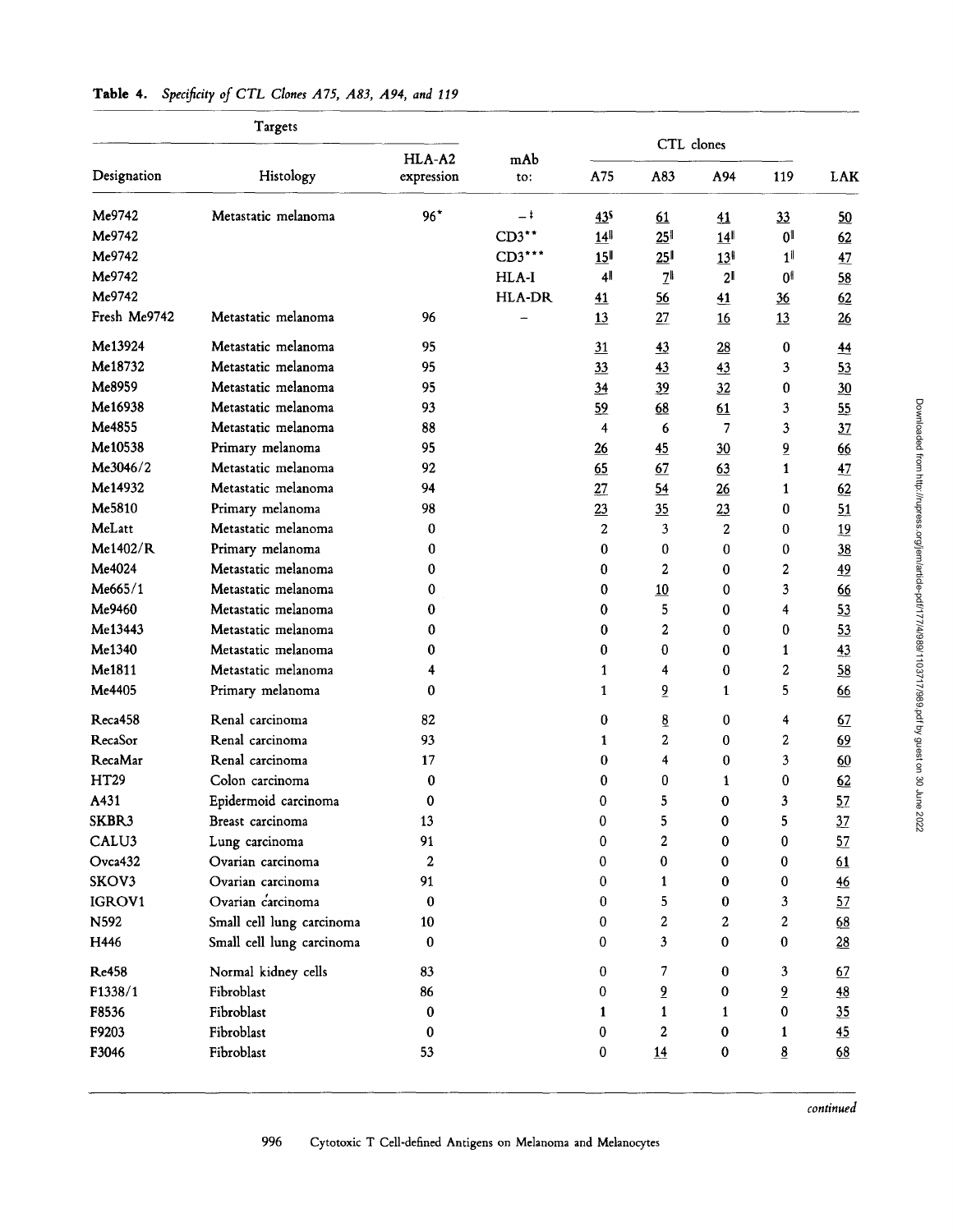#### Table 4. *(continued)*

| Targets         |                        |                        |            | CTL clones |                |          |     |                |
|-----------------|------------------------|------------------------|------------|------------|----------------|----------|-----|----------------|
| Designation     | Histology              | $HLA-A2$<br>expression | mAb<br>to: | A75        | A83            | A94      | 119 | <b>LAK</b>     |
| <b>LCL9742</b>  | EBV-transformed B cell | 95                     |            | $\bf{0}$   | $\overline{2}$ | $\bf{0}$ | 0   | <u>60</u>      |
| <b>LCL10538</b> | EBV-transformed B cell | 85                     |            | $\bf{0}$   | 0              | 0        | 0   | $\frac{46}{5}$ |
| <b>LCL1811</b>  | EBV-transformed B cell | 2                      |            | $\bf{0}$   | $\bf{0}$       | 0        | 0   | <u>37</u>      |
| <b>LCL4405</b>  | EBV-transformed B cell | 0                      |            | $\bf{0}$   | 3              | $\bf{0}$ | 0   | <u> 21</u>     |

Specificity of CTL clones A75, A83, A94, and 119 from patient 9742 was tested in a 4-h 51Cr-release assay. LAK cells were produced as described in the legend to Table 2.

Reactivity of different cells with the mAb CR11.351 (anti-HLA-A2) is expressed as percent positive cells by cytofluorimetric analysis. Positive reaction with CRll.351 was confirmed also by the mAb anti-HLA-A2 PA2.1, BB7.2, and MA2.1. All targets in the panel are positive for HLA class I antigens as detected by the mAb W6/32 (10).

 $*$  Inhibition of Me9742 lysis was performed by preincubating the effectors with 1  $\mu$ g/ml of anti-CD3 mAb OKT3(\*\*) or TR66(\*\*\*), and preincubating the target with 1  $\mu$ g/ml of W6/32 (anti-HLA-class I), or L243 (anti-HLA-DR).

S Results are expressed as percent lysis. Underlined values represent significant values of lysis (SNK test,  $p = 0.01$ ).

I Lysis in the presence of antibodies is significantly different from lysis of the same target in the absence of antibody (SNK test,  $p = 0.01$ ). LCL9742, LCL10538, LCL1811, and *LCL4405* are lymphoblastoid cell lines autologous respectively to the tumors Me9742, Me10538, Me1811, and Me4405. Re458 kidney cells and fibroblasts F3046 are autologous respectively to the tumors Reca458 and Me3046/2.

of a large panel of HLA-A2-restricted CTL clones for lysis of melanoma and melanocytes will indicate whether the HLA-A2 molecule is a restriction element only for antigens shared between melanoma and melanocytes, or also for antigens expressed on the neoplastic cells only.

The CTL clones with reactivity on normal melanocytes were found not only in PBL but also in TIL. This indicates that *HLA-A2-restricted* T cells with the ability to recognize normal and neoplastic cells of the melanocyte lineage are not confined to a single tissue but can be found either in the peripheral circulation or the tumor site. However, the analysis performed by T cell clones, due to the strong selection that occurs during the cloning procedure, does not allow us to draw any conclusion on the issue of frequency of these effectors either in the PBL or in the TIL populations. This issue may be addressed only by analysis of the molecular structure of the TCK expressed by these effectors (Sensi, M., et al., manuscript in preparation).

Finally, the results of the specificity assay performed with CTL clone 119 indicated that *HLA-A2* is not the only restricting element for recognition of *TAA* on tumor 9742 and that some of the T cell-defined antigens of this tumor may not be frequently shared with allogeneic cells even within the melanocyte lineage. This suggests that the antigenicity of a human melanoma, as defined by autologous cytotoxic T cells, may be a complex phenotype resulting not only from heterogeneity in the tissue distribution and molecular origin of the antigens, but also from the expression on the same tumor of common or unique antigens, and from the presence of distinct peptide-HLA complexes.

Address correspondence to Dr. Andrea Anichini, Division of Experimental Oncology D, Istituto Nazionale Tumori, Via Venezian 1, 20133 Milan, Italy.

*Received for publication 12 November 1992 and in revised form 11 January 1993.* 

The authors wish to thank Dr. A. Longo and Professor G. B. Ferrara (Istituto Nazionale per la Ricerca sul Cancro, Genova, Italy) for HLA typing of normal and neoplastic cells used in this study; and Professor L, Lombardi (Division of Experimental Oncology A, Istituto Nazionale Tumori) for electron microscopy analysis. We are also indebted to Dr. A. N. Houghton (Memorial Sloan-Kettering Cancer Center, New York) for the gift of antibodies to antigens of the melanocyte lineage; Dr. C. Russo (Cornell University, New York) for the gift ofmAb CRll.351; Drs. S. Canevari (Division of Experimental Oncology E, Istituto Nazionale Tumori) and Dr. E. Galligioni (Centro di Referimento Oncologico, Aviano, Italy) for providing normal and neoplastic cells of nonmelanocyte lineage.